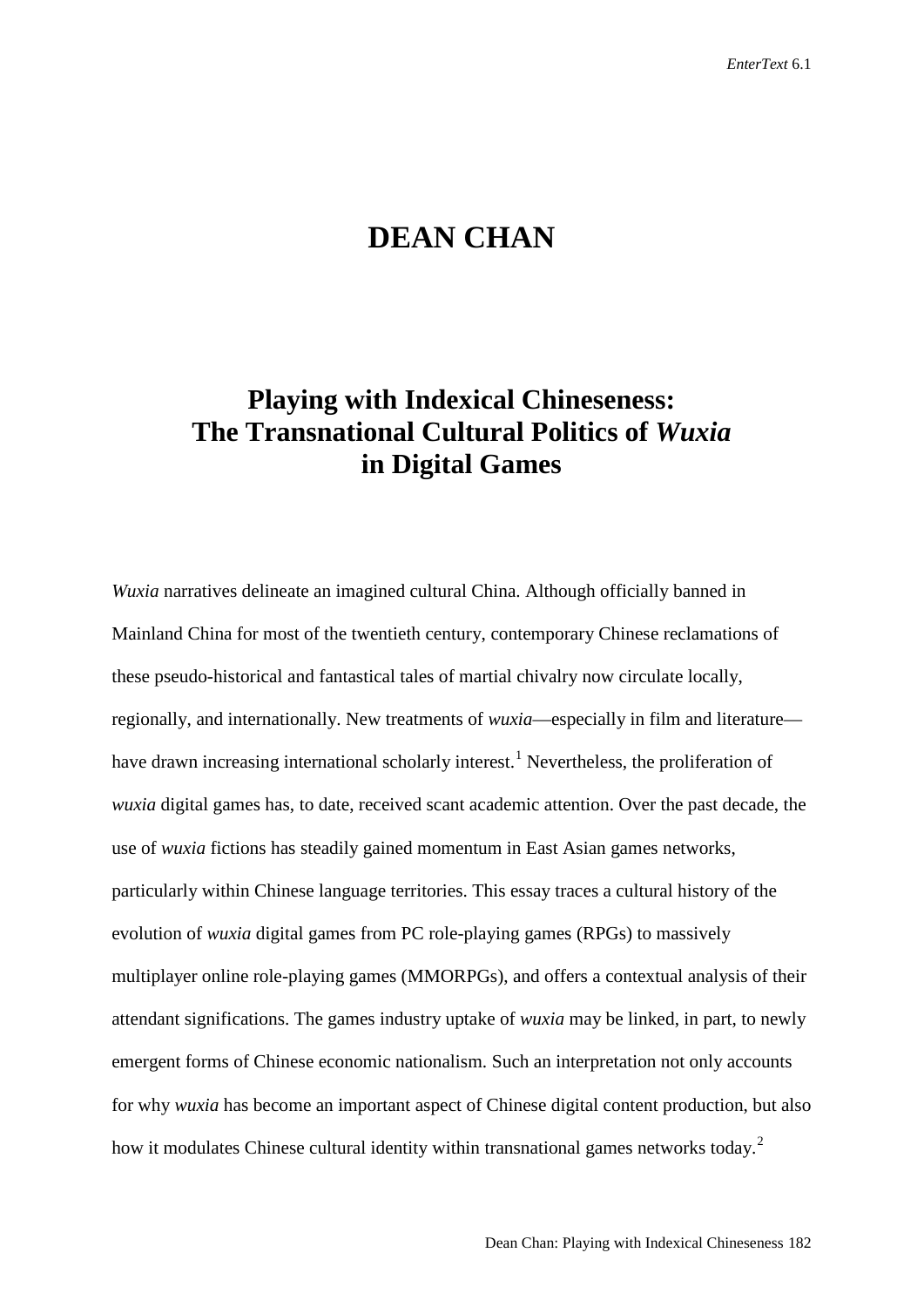*Wuxia* fictions collectively support and substantiate particular fabulations about Chinese cultural identity. I am especially interested in how they act as signs of Chinesenessas-difference. Hence, my examination focuses on how *wuxia* digital games are complicit in constructing and circulating specific versions of contemporary Chineseness for transnational consumption. *Wuxia* possesses unquestioned auratic value. It acts in contemporary popular culture as a visual motif and narrative trope for a version of Chineseness that is framed—and, indeed, legitimised—by the "aura" of antiquity. Dai Jinhua's analysis of cultural nostalgia in China provides a useful premise for contextualising the use of *wuxia* in digital games. She posits:

As one of the most important cultural realities of contemporary China, rather than as a trend of thought or as an undercurrent that resists the systematic progress of modernization and commercialization, nostalgia functions more prevalently as a fashion. Rather than originating from the writings of intellectual elites, it is more a pulse of the not inelegant urban noise; the trappings of nostalgia become perfectly suited as alluring commercial packaging, as a fashionable culture.<sup>[3](#page-18-0)</sup>

Dai's reading of the contemporary Chinese context is an attempt to come to terms with identity-formation within newly accelerating socio-economic conditions: such is the now ubiquitous pulse of urban noise, commercial packaging, and fashionable culture, at least in some major metropolitan centres. Nostalgic imaginaries have a significant role to play in this particular moment of China's social and economic transformation. Dai is explicit about their specific symbolic currency and representational value. As she explains: "Nostalgic atmosphere, in embellishing the vacuum of memory and in creating personal identities within the span of historical imagination, simultaneously accomplishes a representation of consumerism as well as a consumerism of representation."[4](#page-18-1)

While Dai is focused on local paradigmatic shifts, it should also be noted that processes of contemporary identity-formation are becoming increasingly connected to the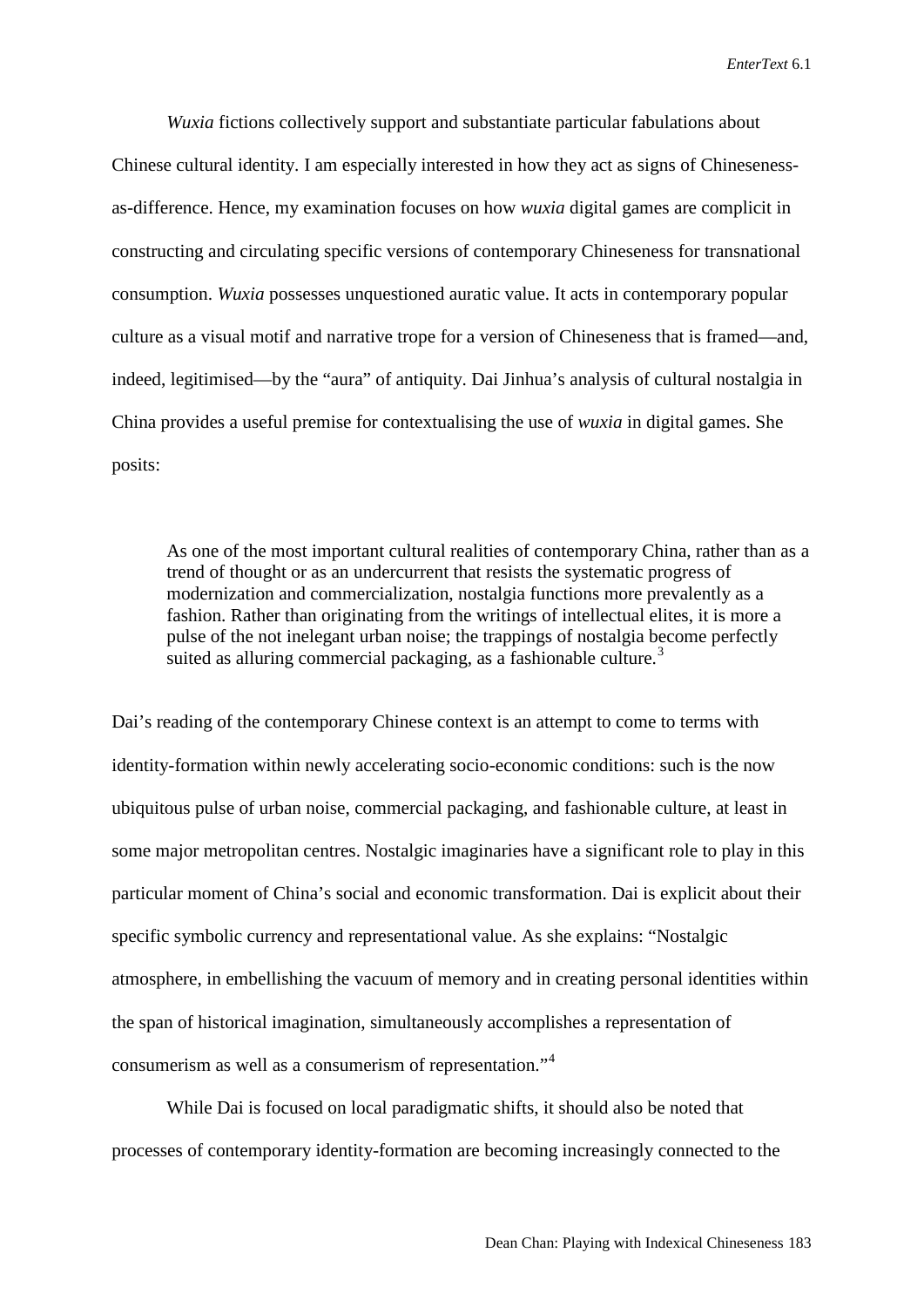dynamics and cultural politics of globalised transnational capitalism. *Wuxia*—as a symptom of currently fashionable nostalgic imaginaries—offers a sense of spatial and temporal continuity, as well as cultural specificity. Or, to put it another way, *wuxia* provides an indexically Chinese sense of place, space and history within national and transnational networks. At the same time, however, as Aihwa Ong acknowledges, Asian modernist imaginations that insist upon their cultural and spiritual distinctiveness may be potentially regarded as self-Orientalising.<sup>[5](#page-18-2)</sup> In this respect, Ong proposes that such a form of Asian modernity is only "alternative" insofar as the term refers to "a dynamic that is oppositional to existing hegemonies, a counterforce arising from other sites that are not without their own particular mix of expansive and repressive technologies."[6](#page-18-3)

It is crucial to retain a reflexive understanding of these seemingly paradoxical tensions, especially in any discussions of the putatively self-Orientalising role played by *wuxia* digital games in propagating and promulgating Chineseness. At issue here is the process of defining and asserting cultural identity; but for whom, and from whose perspective? As truth claims are invariably articulated in webs of power relations, questions of the so-called "ownership of culture," and the agendas of articulating its particular truths, are necessarily open-ended and contestable.<sup>[7](#page-18-4)</sup> I therefore echo Ong's qualified use of the term "self-Orientalising" in order to acknowledge the primacy of these predicaments—and, equally important, to underpin the relative agency to manoeuvre and manipulate meanings within different power domains.<sup>[8](#page-18-5)</sup> This twinned impulse is retained in my analysis of the function of nostalgic imaginaries in *wuxia* digital games.

On a final note, it is perhaps worth mentioning that a transnational conceptual framework is both appropriate and essential for understanding the modulations of cultural identity discussed in this essay. As Aihwa Ong and Donald M. Nonini put it: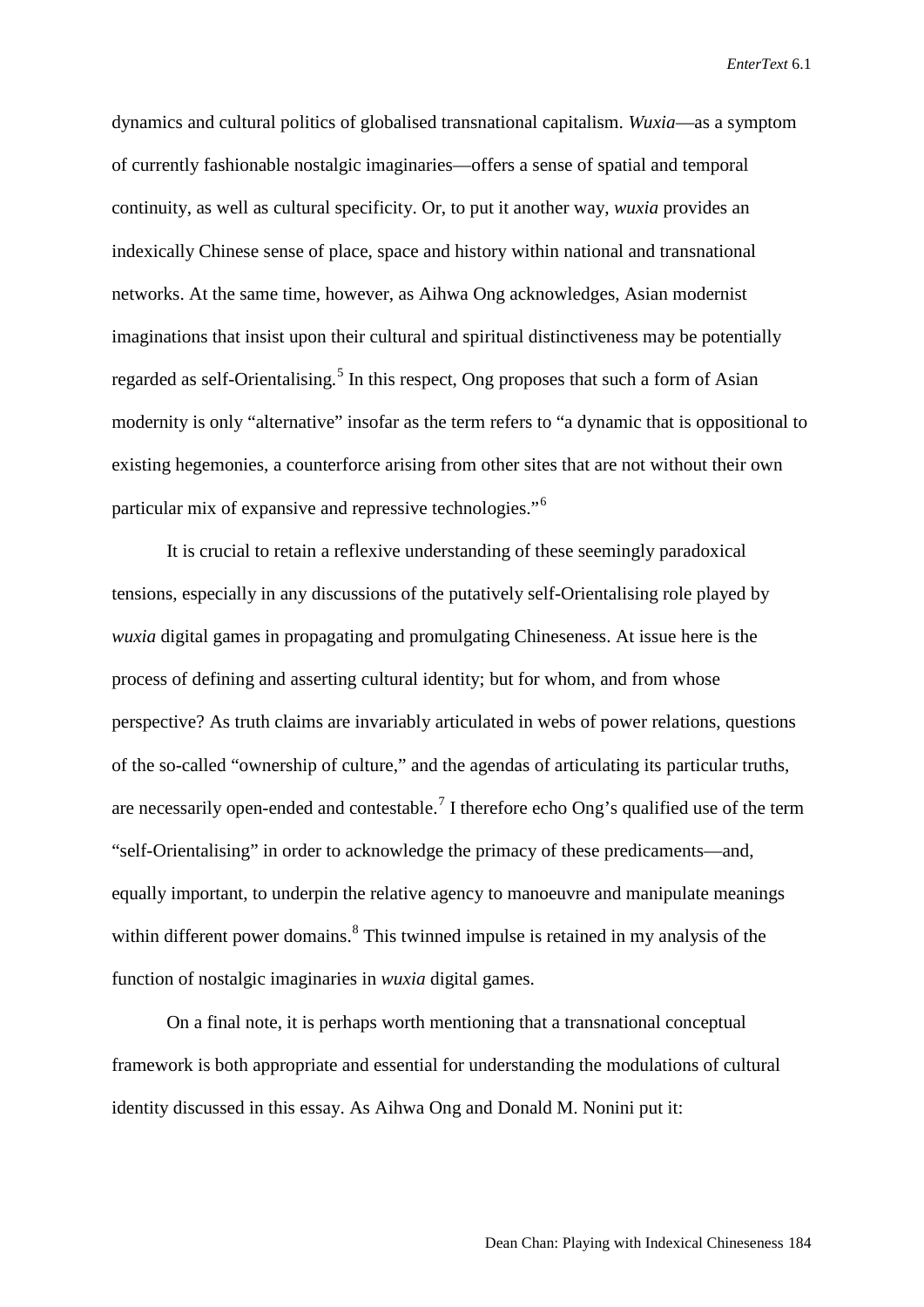Clearly the old East-West binary for understanding and crafting identity is obsolete. The varieties of Chinese identity thus emerge out of the continuous invention and reinvention of Chineseness as a product of the multiple and contradictory effects of ultramodernist attitudes, transnational subjectivities, and the nostalgic imaginaries marketed by late capitalism and its culture industries.<sup>[9](#page-18-6)</sup>

Accordingly, my discussion endeavours to map the plurality of position-takings and underscore the affective investments involved in playing with indexical Chineseness in contemporary transnational contexts.

#### **The Birth and Evolution of** *Wuxia* **Games in Taiwan**

*Wuxia* fictions were considered "superfluous at best, regressive at worst" by the Chinese government for most of the twentieth century.<sup>[10](#page-18-7)</sup> They had previously circulated in the form of serialised novels and were incorporated into Peking Opera in the nineteenth century. However, in 1931, censorship laws were passed in China prohibiting the production of films that promoted a belief in superstition, while Mainland Chinese filmmaking was directed towards the project of nation building.<sup>[11](#page-18-8)</sup> Thus, from the 1930s onwards, popular culture forms based on *wuxia* were primarily produced in Taiwan and Hong Kong. PC games that were produced in these territories in the early 1990s set the precedent for Martial Arts Role-Playing Games based on *wuxia* narratives.<sup>[12](#page-18-9)</sup>

Taiwan became the key site for the development of Martial Arts RPGs. The Overseas Chinese Affairs Commission in Taiwan describes the early production stage as one principally characterised by "the embarrassing way of imitation."[13](#page-18-10) Game design was largely derivative of imported Japanese and North American RPG models. Local software companies had begun to produce games by covering "transplanted famous foreign games with a Chinese coating."[14](#page-18-11) Softstar's *The Royal Sword* (1991) is generally regarded as the first *wuxia* PCbased game, spawning sequels and spin-offs including *The Enchanted Sword* (1993). However, games published between 1991 and 1993 basically only changed in form but not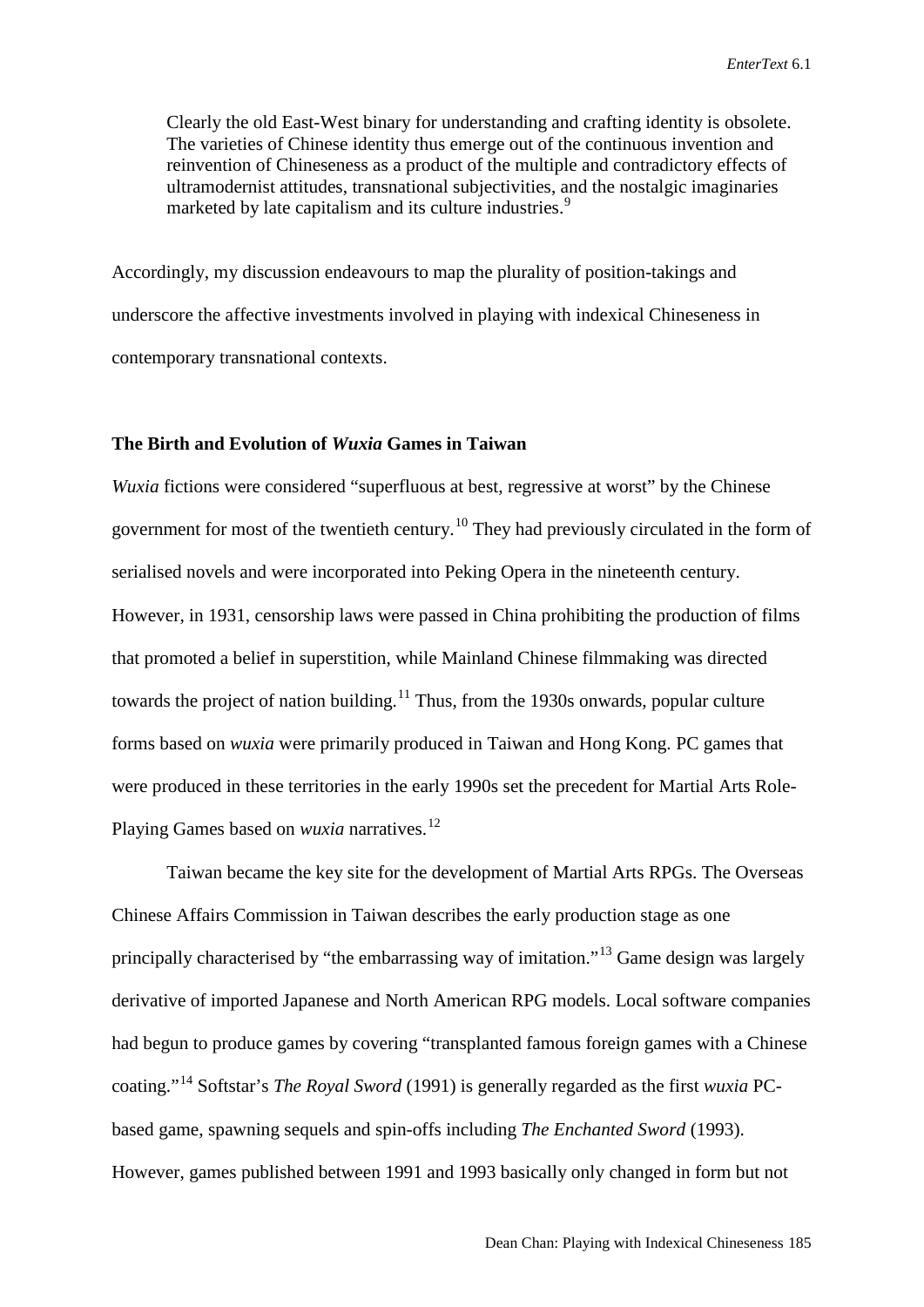content. Many of these games were not particularly well designed and they had poorly implemented in-game narratives. The Overseas Chinese Affairs Commission describes 1993 as a milestone year in which the Taiwanese company Soft-World International bought the copyright to produce *wuxia* games based on the popular martial arts novels of Louis Cha (a.k.a. Jin Yong). A new period was inaugurated whereby "the trend of departing from foreign games' structure became the mainstream of the games producing industry in Taiwan."[15](#page-18-12) Game narratives became the main focus of these new developments.

Core RPG dynamics involve the incremental development of a central character who is usually given the responsibility of completing some lengthy quest, often accompanied by a team of support characters. This generic format prompts considerable gamer identification as the customisable player-controlled characters grow in experience and power over the course of the game. Storyline and characterisation are crucial in enhancing this sense of identification, as well as sustaining player interest in these lengthy games that may take well over forty hours to complete. These design elements are significant in accounting for how and why wuxia fictions were perfectly suited to, and indeed even thrived in, the narrativedriven RPG format. As Avis Tang, marketing director at InterServ International, reasons: "[The RPG format] affords players a chance to appreciate the worlds of Louis Cha and Ku Lung from a different angle, and injects a new element of [interactive] fantasy into Chinese martial arts stories."<sup>[16](#page-18-13)</sup> Tsai Yi-lin, a manager in the marketing division at Softstar comments that in order "[t]o produce a martial arts role playing game, the first thing you have to do is write a good script. Then you'll be able to create a long-selling product series."<sup>[17](#page-18-14)</sup> Tsai further explains that the most time-consuming part of the game design process at Softstar is the planning and writing of the script, which usually takes eight to twelve months to complete. This attentiveness to the script is integral in contributing to the creation of an engaging and immersive experience.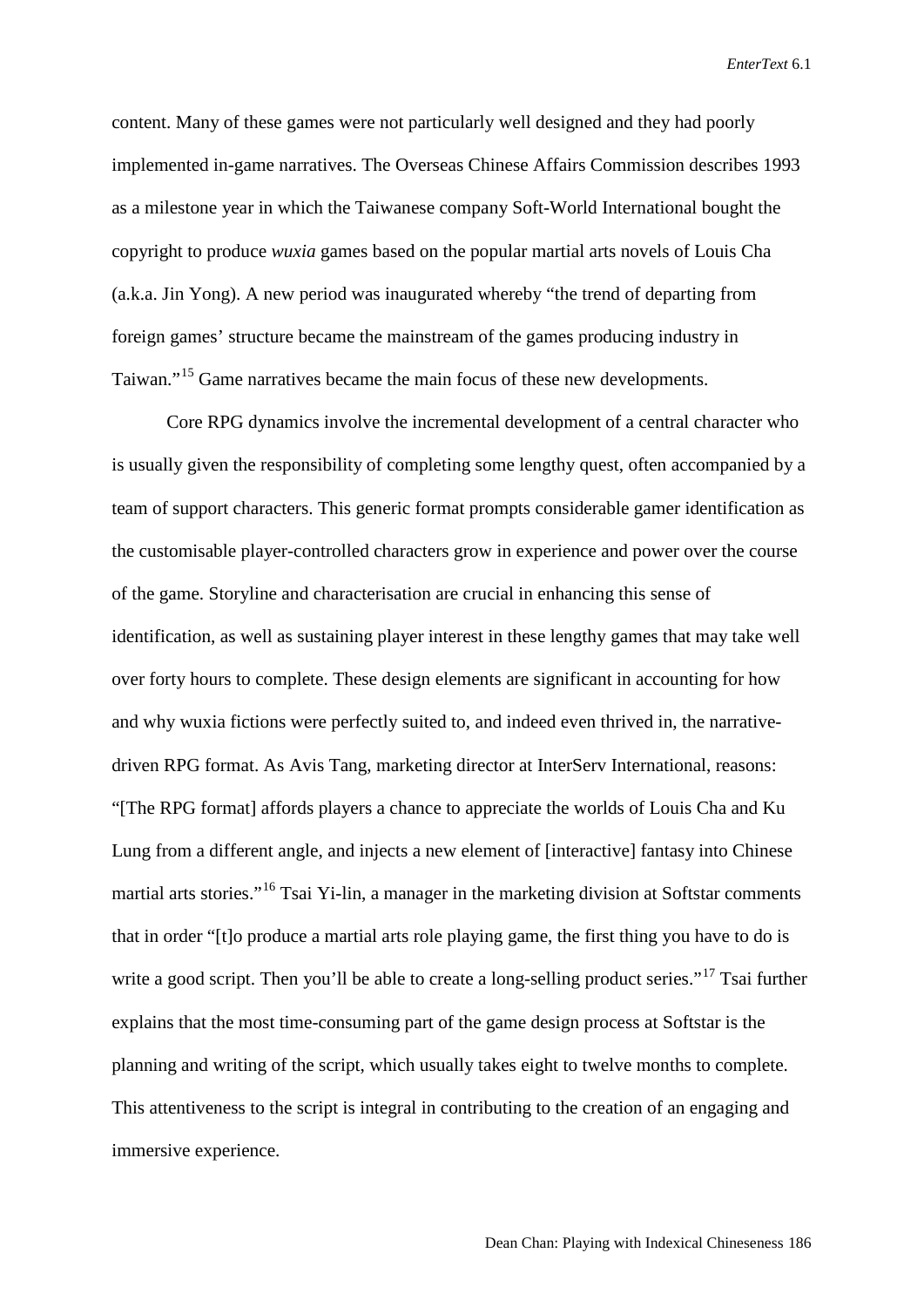Consequently, it is unsurprising that the earliest innovations in Taiwanese game design were in terms of narrative refinement and development, effectively giving rise to the creation of a new RPG sub-genre entirely based on *wuxia*. Martial Arts RPGs, also sometimes referred to as Kung Fu RPGs, were predominantly derived from well-known *wuxia* stories, especially those popularised by Jin Yong. *Wuxia* games are largely dependent on their literary and filmic counterparts for their main plotlines, and certain narrative leitmotifs prove to be particularly suited for cross-media translation. Broadly speaking, *wuxia* games can be divided into two main types, namely those that centre on the adventuring aspects of vagabond life, and those that are more focused on the supernatural elements of Gods and Devils.[18](#page-18-15) This veritable template for *wuxia* RPG design has been subject only to minor variation and remains largely unchanged today. Needless to say, the calculated choice of *wuxia* was also a culturally appropriate marketing gambit. Taiwanese PC games were developed mainly for domestic and regional Chinese language audiences. Hence, the choice was strategic in targeting local and regional pop-cultural palates already conversant with this particular idiom.

As *wuxia* narratives were being refined into the defining stylistic feature of Taiwanese games design, local technological prowess also gradually improved. In fact, within a relatively short space of time, by 1999, another local turning point had been reached in the design and development of *wuxia* games. Softstar's *The Royal Sword III* marked a high point in the visual design of PC-based *wuxia* games. As the Overseas Chinese Affairs Commission notes, in that same year, WAEI launched *Jiang Hu*, an open-ended RPG, where the

player becomes a vagabond swordsman, and adventures in the fictitious world occur as one so desires…. Without a master script, it means that the player has to create his own wish. Furthermore, it seems that WAEI is going to expand its games to the Internet, so one can play this kind of game with others through the web. Players can play the role of themselves, talk to other swordsmen, and create their own adventure. It's a new domain worthy of our expectation.<sup>[19](#page-18-16)</sup>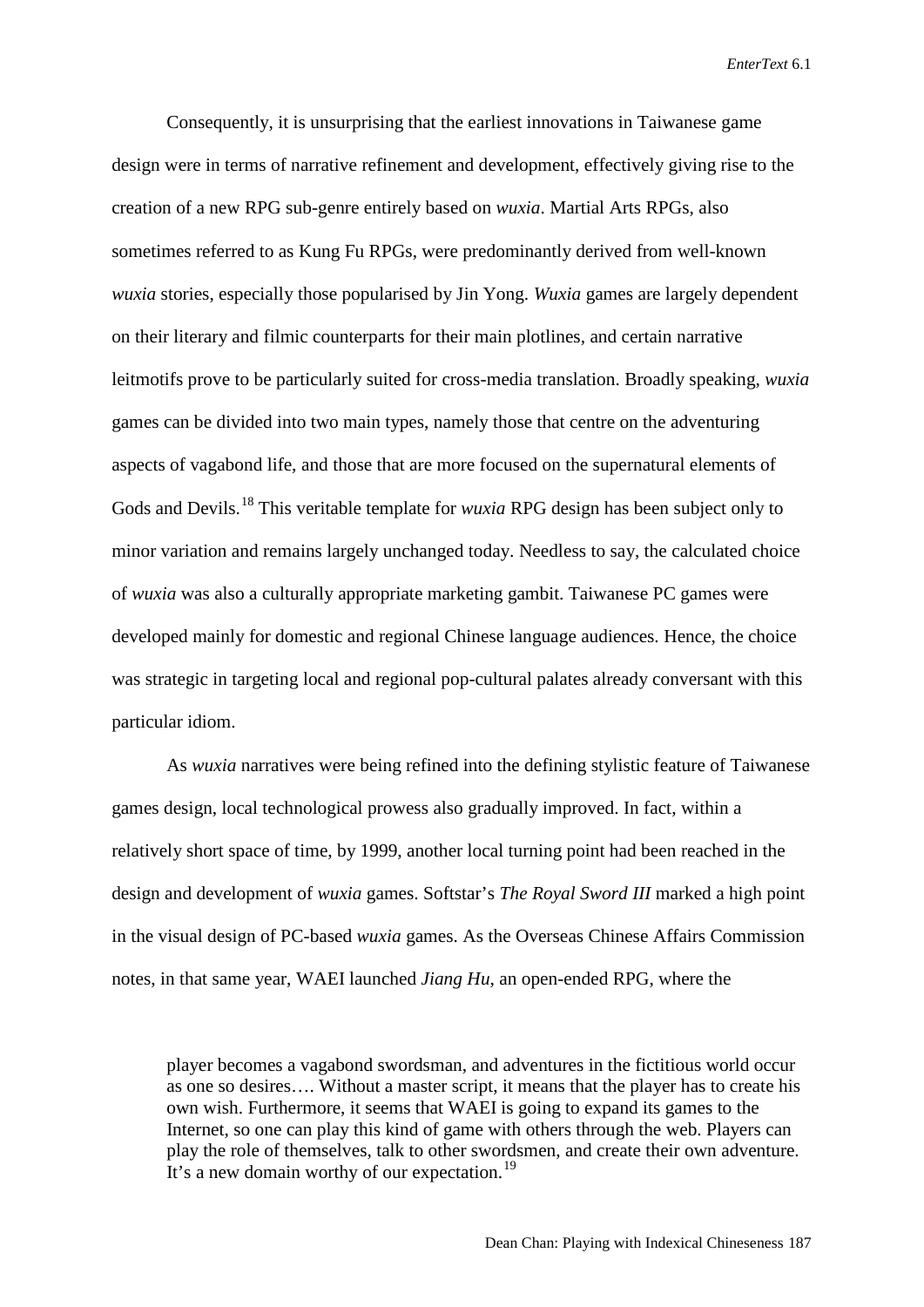The concluding sentence has, in hindsight, proven to be an under-statement that correctly anticipates the following: the phenomenal rise of online gaming in the East Asian region, the prospect of more open-ended games that allow for online interaction with other players, and the evolving role of *wuxia* within current intra-Asian online games networks.

#### **Martial Arts MMORPGs in Intra-Asian Game Networks**

1999 marked the year in which online games were systematically introduced in Taiwan. According to Lin Chieh-yu, online gaming first made an impact on the local market with *King of Kings* released by Chinasoft in 1999 and with the introduction of the North American MMORPG *Ultima Online*.<sup>[20](#page-18-17)</sup> "Initially, given the considerable complexity of the games, they were the exclusive preserve of hard-core gamers, many of whom had been following developments overseas through BBS [Bulletin Board System] sites."[21](#page-18-18) Foreign-designed online games did not automatically flourish in Taiwan. A case in point is that "[w]hen Interplay released its *EverQuest* series [the most popular North American MMORPG at that time] in 1999, the game received much media attention, but the complexity of the games and the lack of a Chinese-language interface continued to restrict the online games to a dedicated group of role-playing game addicts."[22](#page-18-19) The subsequent launch of *EverQuest* in Mainland China in 2003 likewise proved to be a spectacular failure, ostensibly due to inadequate localisation and poor client support infrastructure.<sup>[23](#page-18-20)</sup> "It was not until 2000 when WAEI introduced the Japanese game *Stone Age* that online gaming broke out from its geekish enclave and spread to a wider public," notes Lin, who suggests that the game's popularity may have been principally due to its relative ease of play.[24](#page-18-21) In addition, *Stone Age* was more familiarly cast "in the tradition of the [*Pokémon*] animation series that emphasises daily life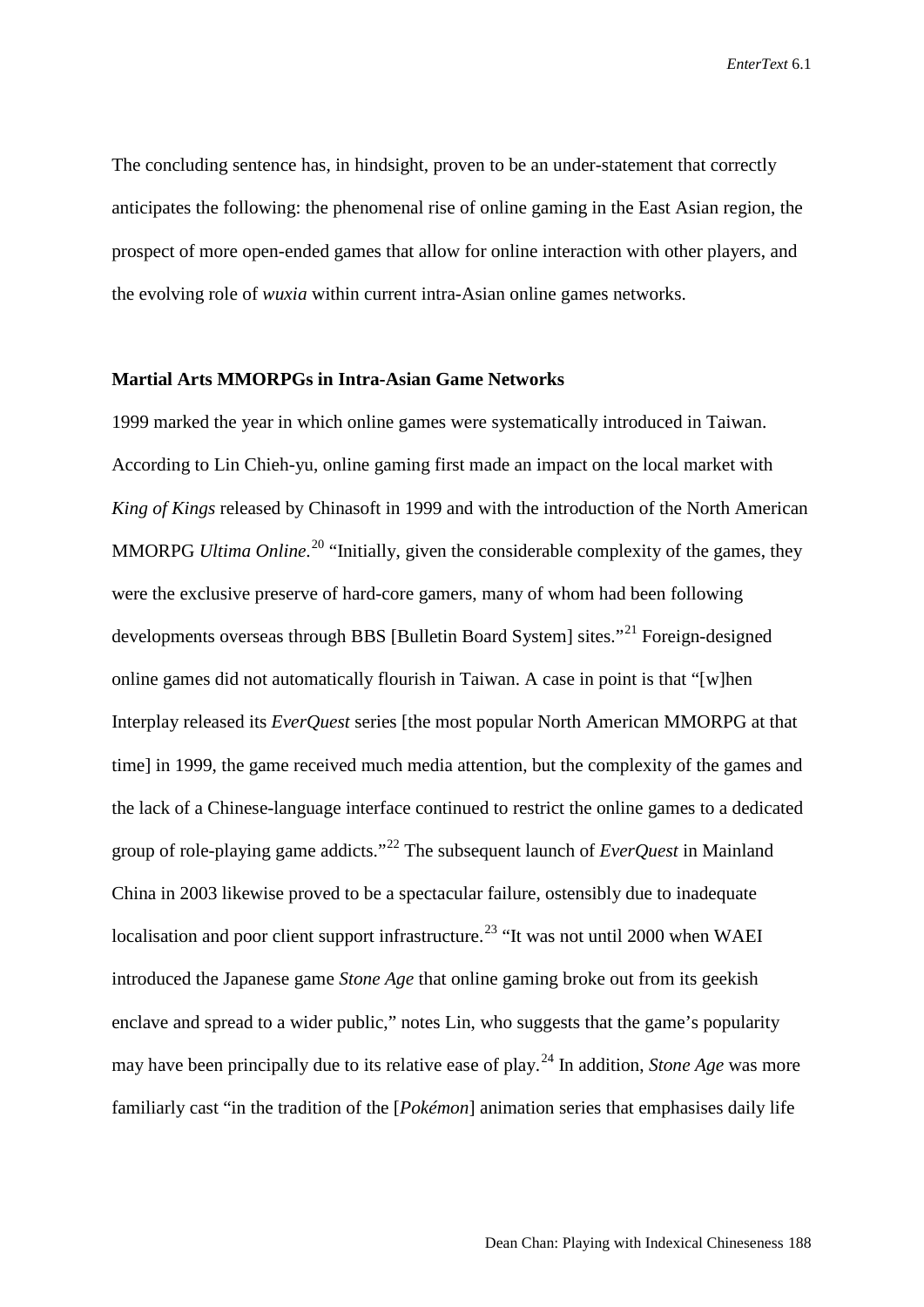over superhero adventure."<sup>[25](#page-18-22)</sup> More to the point, it was comprehensively localised for regional Chinese language audiences.

Within a few short years, the online games market in Taiwan and China had grown exponentially, propelled by the rise of strong intra-Asian online games development and distribution networks. Duncan Clark's account of the Chinese online gaming scene in 2002 is illustrative of the transnational dynamics and the centrality of intra-Asian joint ventures that were already in place and at work then:

While US developed games such as Blizzard Entertainment's *Starcraft* remain very popular for LAN based players, the most popular online games in the China market today include cartoon, fantasy and Kung Fu games produced in South Korea and distributed/localized in Taiwan. Leading games include *Stone Age* marketed in the mainland by Taiwan based WAEI and Kung Fu games such as *The Legend of Mir II* developed by Actoz Soft and distributed in China by Shanghai Shanda. In *The Legend of Mir* players can take on the role of warriors, wizards or Taoist monks, taking on thousands of other players and climbing new levels one by one.<sup>[26](#page-18-23)</sup>

Significantly, all of these named East Asian online game titles are massively multiplayer online role-playing games. MMORPGs constitute an evolution of the RPG to the point where players can take their digital avatars into evolving virtual worlds populated by as many as tens of thousands of other player-avatars. They are also referred to as persistent world games in the sense that such virtual worlds continue to evolve even when an individual player logs off. These games nevertheless retain some core RPG elements that have been popularised within the region. Richard Aihoshi discerns that "a strong narrative is very important" in East Asian MMORPGs; and they are "far more story-driven…with considerably more text to read" compared with their Western counterparts.<sup>[27](#page-18-24)</sup> "Famous incidents or periods from Chinese or oriental history comprise the prevalent thematic trend, often with elements of legend or Eastern-flavoured fantasy mixed in," continues Aihoshi.<sup>[28](#page-18-25)</sup>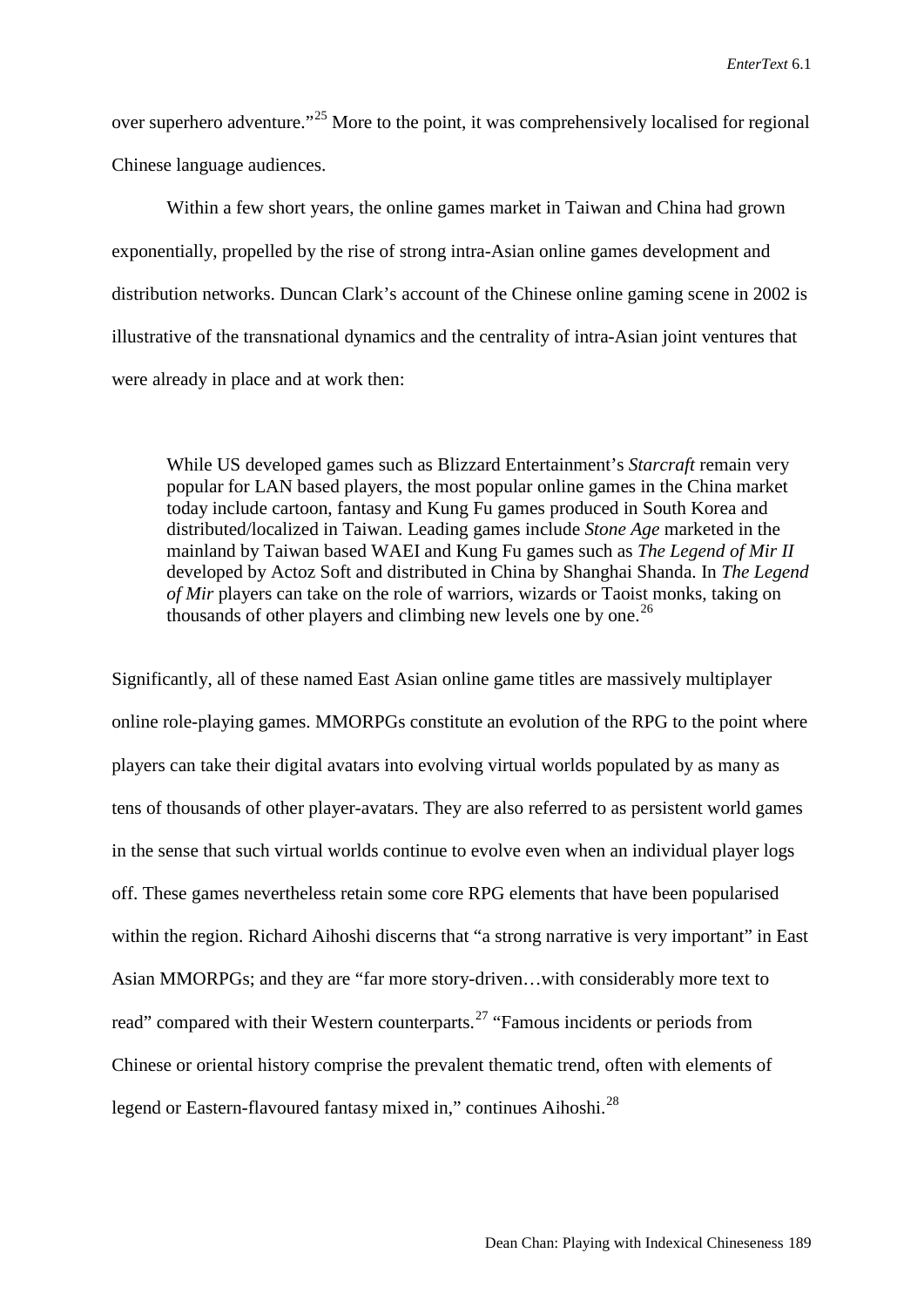The provision of culturally specific content has become a key aspect of the East Asian digital content industry. As previously mentioned, Soft-World International had capitalised on this in the 1990s with their licence to produce PC games based on Jin Yong's novels. With the present turn to online games in the region, the company has managed to maintain its successful commercial track record by shifting attention to the development and distribution of persistent world games such as *Jin Yong Online* for domestic and regional Chineselanguage players. There is a clear rationale for this focused initiative. As Wang Chin-po, President of Soft-World International, explains: "Our products are not only derived from Jin Yong. But I admit that we prefer Chinese cultural materials, because this is an area in which South Korea, Japan and the U.S. cannot compete. So we will stick to this as our main theme for developing new games."<sup>[29](#page-18-26)</sup> The culturalism implicit in Wang's statement is echoed in the company's marketing of these specifically themed games to overseas and diasporic Chinese audiences for whom such games might be culturally resonant. Current agendas include the targeting of overseas Chinese gamers in South East Asia, particularly in Malaysia and Singapore. As Wang puts it:

In this huge market, we plan to target overseas Chinese or migrants that have experiences with and are fond of online PC games. As for non-Chinese gamers, we are still considering what games are appropriate to give to them. After all, most of our product lines contain cultural elements that may not be accepted by Western gamers.<sup>[30](#page-18-27)</sup>

Therein lie the cross-cultural parameters in this transnational marketing scenario. The commercial success of Martial Arts MMORPGs has been mainly limited to intra-Asian games networks. "The market for kungfu games, which is the main style of Taiwanese games, is mainly limited to Asian consumers," concedes Lee Wen-pin, director of the Information Technology Industries Division at the Industrial Development Bureau.<sup>[31](#page-18-28)</sup> In this sense, "Taiwan's concentration on martial-arts games has some drawbacks, but at least it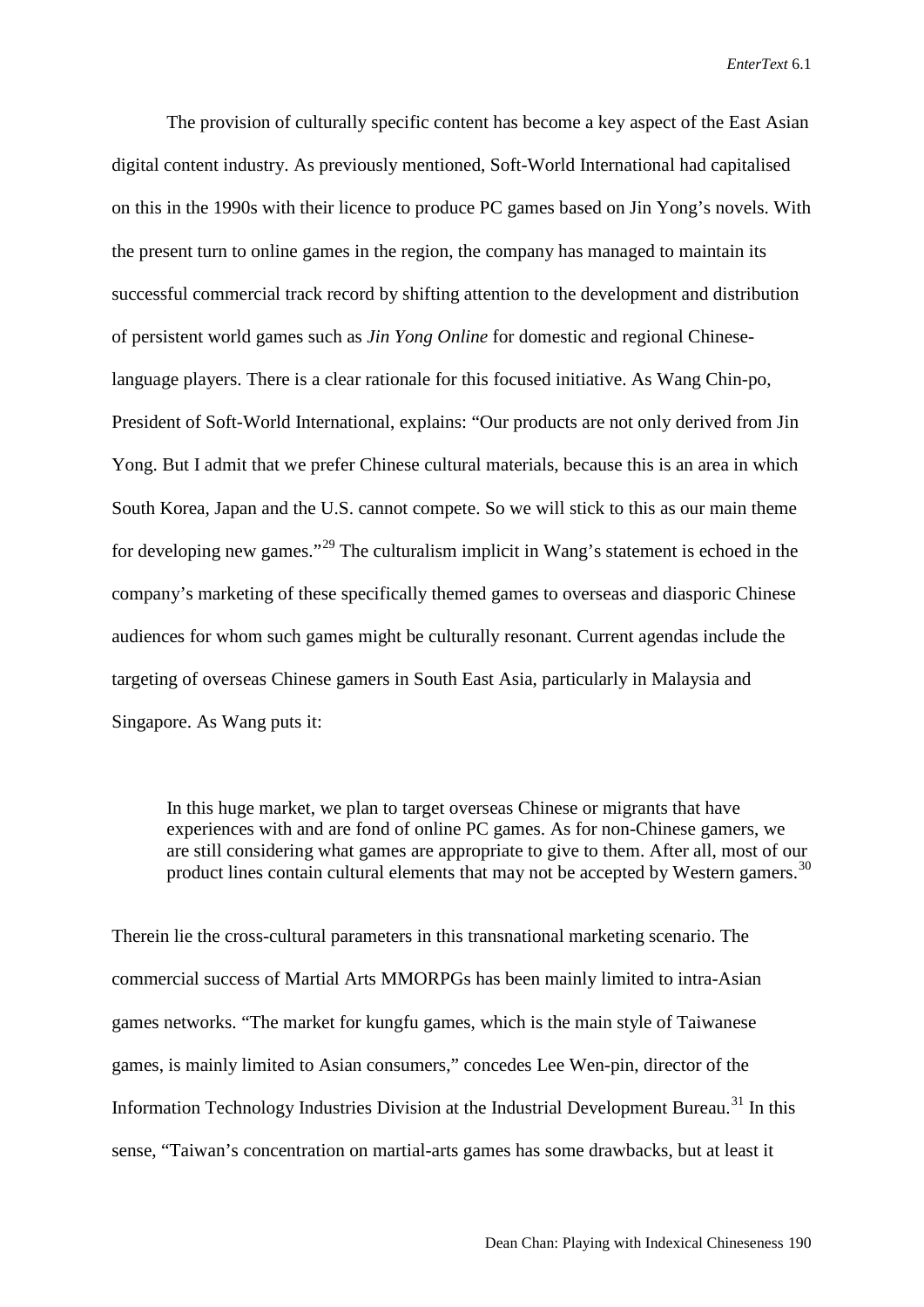positions local companies to work with Western companies that want to develop martial-arts games for the Asian market."<sup>[32](#page-18-29)</sup> At base is the irrefutable significance of this genre in the regional market, especially in Chinese-language territories.

Martial Arts MMORPG design has likewise become a central feature in the fledgling online games development industry in Mainland China. At the same time, however, the specific contextual factors that have occasioned this focus need to be acknowledged and appraised. The inclusion of online gaming initiatives in 2003 in the 863 High-Tech Programme, the national science and technology development project, recognises their importance for Mainland China's IT and telecommunications sectors. Furthermore, the Chinese government is reportedly investing US\$242 million in the domestic industry with a view to developing over a hundred original online game titles.<sup>[33](#page-18-30)</sup> Industry analysts note that "the move [to fast-track the local online games development sector] is also equally motivated by economic nationalism and seeks to redress the striking imbalance in the sector between domestic and imported gaming products, and in particular the dominance of Korean games and software."<sup>[34](#page-18-31)</sup>

South Korean designed and distributed online games presently enjoy a virtual hegemony in East Asia. In 2002-3, for instance, over 70 per cent of the games in China's online games market were originally developed in South Korea.<sup>[35](#page-18-32)</sup> In much the same fashion, South Korean games enjoyed a 65 per cent market share in Taiwan in 2002.<sup>[36](#page-18-33)</sup> This market dominance, in turn, creates its own set of problems that impact on licensing issues, intellectual property, and profit margins for Chinese developers and games operators. As one report points out, "The predominance of Korean games means that Chinese online games operators are constantly faced with high intellectual property payments which can take away as much as 50 percent of online gaming revenue."[37](#page-18-34)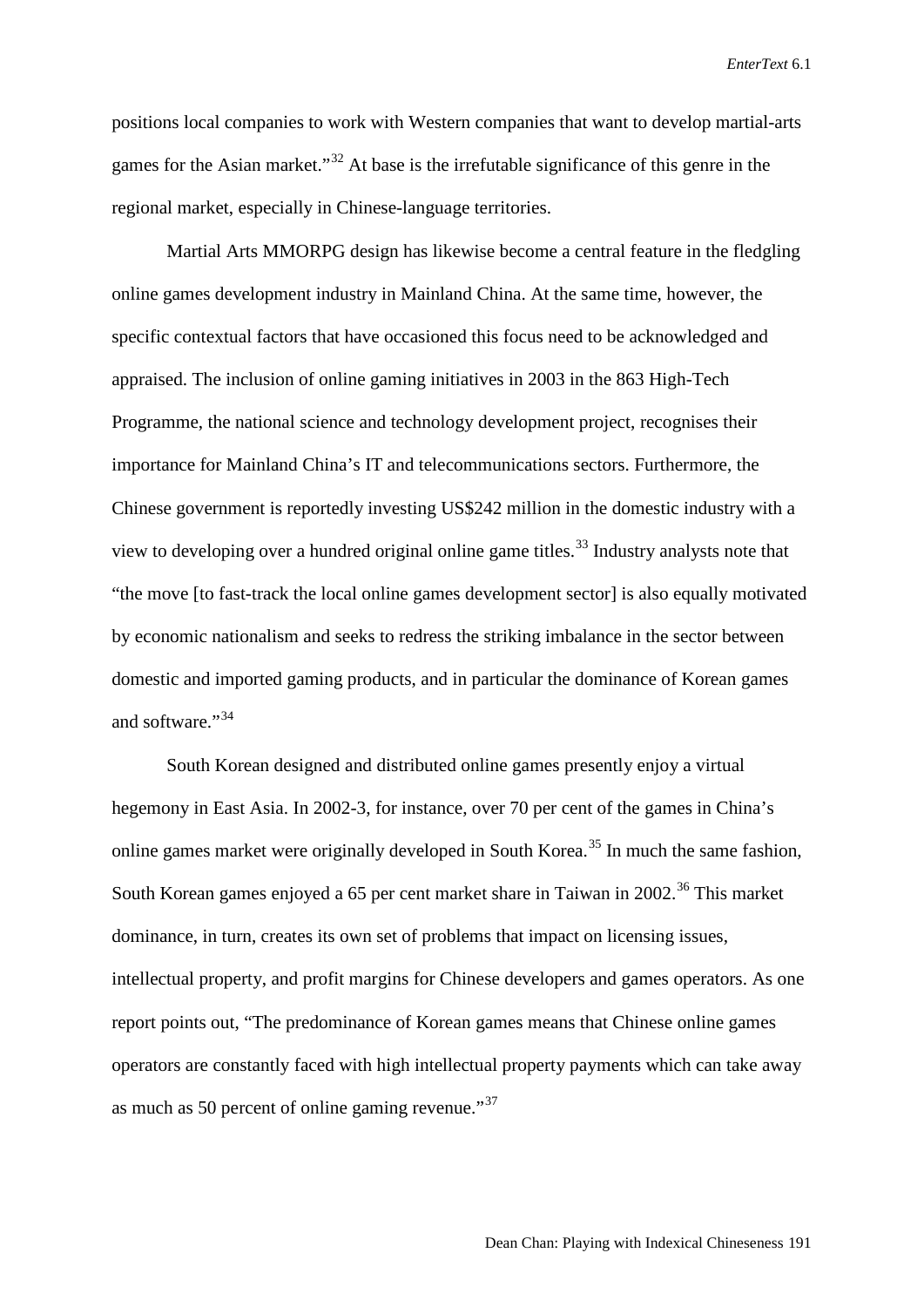Intra-Asian game networks do not currently operate on a level playing field. The present hegemony of South Korean MMORPGs raises the question of whether it constitutes a new type of media imperialism within the region. The situation in Mainland China provides a case in point: "The problem for Chinese developers with the Korean stranglehold on the sector is overcoming the inertia of the Chinese industry on the one-hand and trying to temper the momentum of the Korean industry on the other."[38](#page-18-35) Ian MacInnes and Lily Hu underscore the weak bargaining position of Mainland Chinese online game operators who often have to bear considerable operating risks:

since the Chinese game operators were so eager to obtain the licensing right of popular online games from abroad and operate them in the local market for quick profits, bargaining power rested almost entirely with Korean developers as they controlled the scarce resources—popular game titles—in the Chinese market. As a result, Chinese online game operators usually have to pay a large upfront licensing fee, which can be as high as \$1-2 million U.S., plus a large portion, as high as 50%, of later operating profits…. The weak bargaining position of Chinese online game operators also has meant that bugs have marred the licensed games. The Chinese game operators are not given access to the source code. Troubleshooting problems with licensors abroad has been time-consuming and ineffective.<sup>[39](#page-18-36)</sup>

Comparable scenarios have arisen in Taiwan. Lin Chieh-yu observes that "Taiwanese online game companies are still heavily dependent on the South Korean game development companies and this has become the main reason why the industry has not been growing well on its own."[40](#page-18-0) For example, "Gamania Digital Entertainment Co Ltd… survived purely on its agent rights and has made the most revenue (nearly NT\$3 billion) among all the local companies out of *Lineage* [an iconic South Korean Fantasy MMORPG], the most popular online game in Taiwan. However, the real profit Gamania makes is only around NT\$10 million, due to high royalty fees." $41$ 

At issue here is the broader question of the degree to which "increasing intra-Asian cultural flows newly highlight structural asymmetry and uneven power relations in the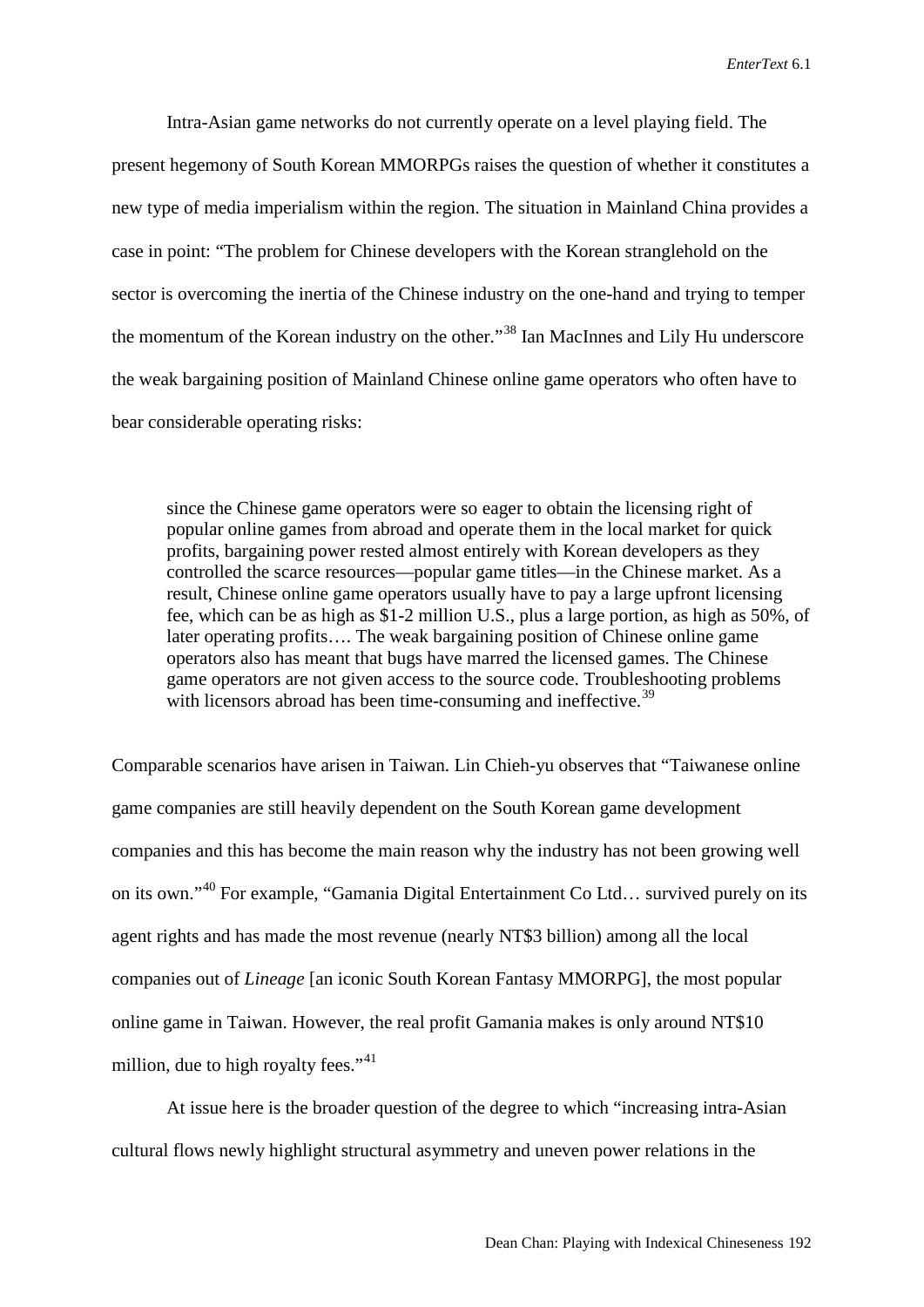region."[42](#page-18-2) China's introduction of preferential policies to foster the local online games development industry in 2004 constitutes an overt expression of economic nationalism. It has since become harder for foreign companies to obtain a licence for distributing foreign-made online games in China.<sup>[43](#page-18-37)</sup> As one government official unambiguously states, "At present, the most popular online games are mainly from Korea and Japan…. We want our youth to experience traditional Chinese culture and education when they're playing online games."<sup>[44](#page-18-3)</sup> This is also, in part, a calculated response to buffer the long-term socio-economic impact of the current Korean Wave or Hallyu (namely, the present fad for South Korean mass media and popular culture in China) that includes the local proliferation of South Korean online games. Indeed, the Korea Culture and Content Agency reports that, in 2005, online games accounted for 43.3 per cent of total entertainment and culture-related exports including music, films, TV dramas, books and animation. [45](#page-18-4)

In a related development, the issue of cultural trademarks in digital content production has arisen within China's online games industry. The registering of Chinese classics such as *Journey to the West*, *The Water Margin*, and *Annals of the Three Kingdoms* by foreign electronic gaming companies has become a growing concern. Zhang Rui reports that

Japanese companies along with others from South Korea, Europe and the US are all eyeing Chinese classics which they see as ideal for the development of computer games. It seems Chinese martial arts novels, sweeping fairytales, swordsman legends and historic lover stories are of particular interest.<sup>[46](#page-18-38)</sup>

The current trademark registration process for digital games offers considerable latitude. For instance, Japanese company KOEI listed a number of trademarks relating to the *Annals of the Three Kingdoms* in 2002, including the proprietorial use of associated game titles such as *Romance of the Three Kingdoms* and *Shin Sangoku Musou* and even the name of a fictional character "Koumei."[47](#page-18-9) The Honghui International Intellectual Property Firm is advocating a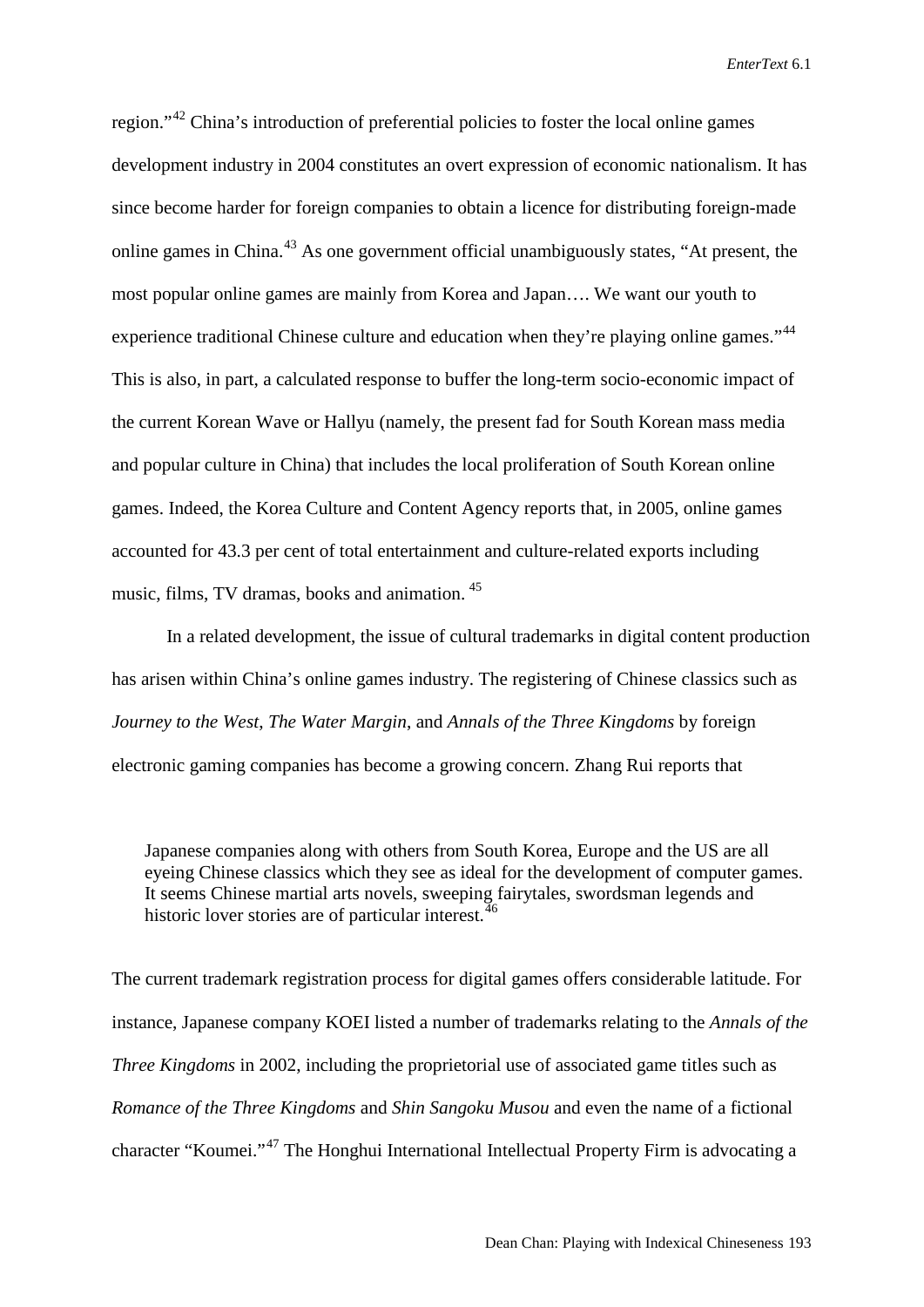review of current policies, and its Chief Executive Officer Liao Junming proffers an explicit agenda: "The protection of the intellectual properties of these Chinese classics relates to our traditional culture and the education of our children."[48](#page-18-39) Thus, if anything, an imbricated sense of economic and cultural nationalism (not to mention paternalism as well) sustains topical developments associated with the Chinese games industry.

The commercial stakes are very high in this rapidly growing market. In fact, online game sales revenue in Mainland China grossed 3.77 billion yuan (US\$468 million) in 2005, 52.6 per cent higher than the previous year.<sup>[49](#page-18-10)</sup> Local economies have much to lose in the current context. In this respect, the privileging of *wuxia* in local games production arises from, and serves as a calculated response to, distinct material conditions. Its current circulation is premised on highly specific terms. As Wang Chin-po succinctly puts it, "Chinese online game makers have their own advantage against foreigners…. Our products have cultural proximity with customers."<sup>[50](#page-18-40)</sup> Such a proclamation might, in turn, prompt one to ask: what, indeed, are the performative politics of cultural proximity in the East Asian context; and how is this linked to the use of *wuxia* fictions in Martial Arts MMORPGs?

### **Performing Chineseness in Wuxia Digital Games**

Marketable signs of culturally proximate traditions (imagined or otherwise) are becoming commonplace in East Asian MMORPG design. "The fact that most Korean role-playing games are based on historical adventures, fantasy and martial arts could also explain the Chinese consumers' quick acceptance of Korean games," comments Lee Soo-jin from the Korea Game Development and Promotion Institute.[51](#page-18-12) *1000 Years* (2001), for instance, is expressly marketed as an "Asian Martial Arts MMORPG" by its South Korean developer Actoz Soft. The promotional blurb for this game, which is simultaneously distributed in South Korea, Taiwan and China, reads as follows: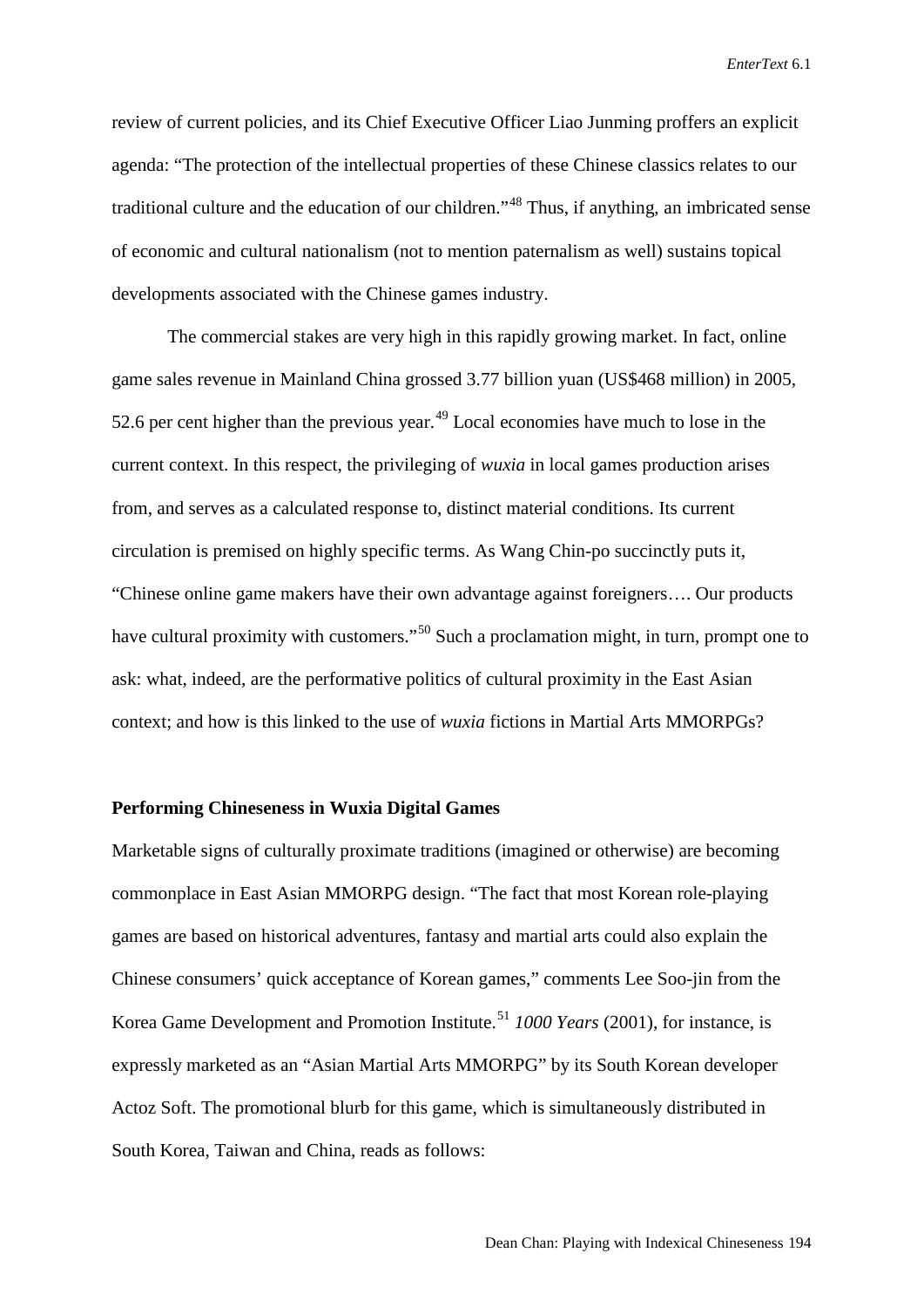Set your clock back to 100 decades ago, when the most notable historic changes occurred in the Far East. Masters of Martial Arts spread out rapidly among the three newly born dynasties of Korea, Japan and China. In this era when Kingdoms fell and new dynasties were born, players start their own journey to become a Master and rewrite the history of eastern Martial Arts.<sup>[52](#page-18-13)</sup>

Such visions of a shared East Asian martial arts history (however questionable) are suggestive of the manifest desire to commodify and market a sense of shared cultural lineage and regional identification. As Chua Beng Huat notes, "the construction of a pan East Asian identity is a conscious ideological project for the producers of East Asian cultural products, based on the commercial desire of capturing a larger audience and market."[53](#page-18-15) *1000 Years* consistently ranked among the Top Five most popular online games in China between 2001 and  $2003$ <sup> $54$ </sup>. The game is indexical of the current cultivation of Asian-specific transnational cultural networks in East Asian MMORPGs.

At any rate, this is a limited success story. I have already established a critique of the imbalanced power relations, market forces, and capital flows in regional game networks. Specific forms of Chinese economic nationalism have emerged in response to the hegemony of South Korean online games in the region. The explicit cultivation of culturally specific digital content, compounded with the conscientious invocation of cultural proximity, may altogether be regarded as essentialist and self-Orientalising. How might this problematic be negotiated? The role played by *wuxia* in modulating performative representations of contemporary Chineseness provides some crucial insights.

The dominant form of Martial Arts MMORPGs is the *wuxia*-styled persistent world online game. According to one report, *wuxia*-themed games constitute one third of the online games market in China today.<sup>[55](#page-18-42)</sup> As Jung Ryul Kim notes: "The emerging strength of Chinese *Wuxia*-style (martial adventure or chivalry) online games demonstrates that Chinese gamers are hoping to see their own traditional values and specific historical artifacts in the new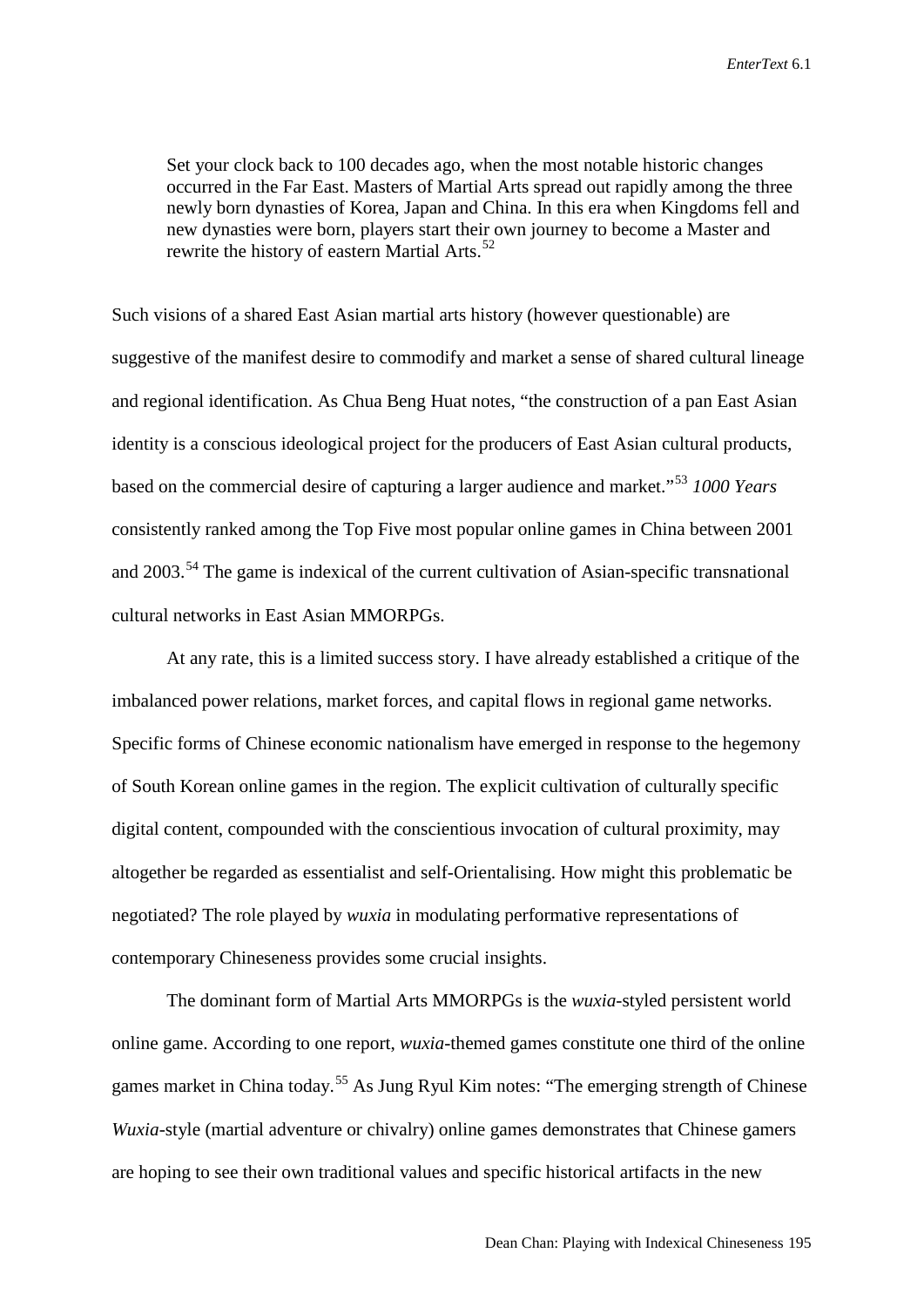cyber-realities."[56](#page-18-18) A keen sense of cultural pre-determination is reflected in much official industry and bureaucratic rhetoric on current games production agendas. Kingsoft, the premier local games company, launched Mainland China's first online game *JX Online* in 2003. The game—also variously translated from Chinese as either *Legend of Knights Online* or *Swordsman's Destiny*—was explicitly derived from *wuxia* thematic sources. According to the Xinhua News Agency, "the real success of *Legend of Knights Online* was due to its story line based on popular Chinese martial arts and Chinese-style love affairs. Nurtured in a 5,000-year history, Chinese players are more fascinated by the 'Xia' or Chinese 'knights' than 'monsters and soldiers' often seen in overseas games."[57](#page-18-43) Furthermore, Kingsoft plans to promote the game overseas when the time is right. Its Chief Executive Officer Lei Jun declares, "The Oscar winner *Crouching Tiger, Hidden Dragon* was a worldwide hit, and we believe our game with a similar story will also capture players worldwide."<sup>[58](#page-18-44)</sup> Hence, in addition to catering to local palates, *wuxia* games are simultaneously intended to act as a marketable commodity for transnational consumption, and to capitalise on new audiences whose tastes for—and "product awareness" of—the generic *wuxia* "brand" have been cultivated by internationally successful films such as *Crouching Tiger, Hidden Dragon*  (2000), *Hero* (2002) and *House of Flying Daggers* (2004). *Wuxia* therefore has strategic utility in performing Chineseness within international markets.

Given that there is a manifest sense of cultural pre-determination at work in these production and promotion scenarios, exactly what kind of "tradition" is being engaged here? John R. Eperjesi contends that "[a]s economic reforms in China continue to repress the revolutionary dreams of Mao and nurture the growth of middle-class Chinese public spheres, we can expect to see an increased circulation of politically vacant signifiers of 'traditional culture' that aim to foster smooth cultural and economic relations."[59](#page-18-45) The apparent ideological premises in Eperjesi's proposition notwithstanding, his point about the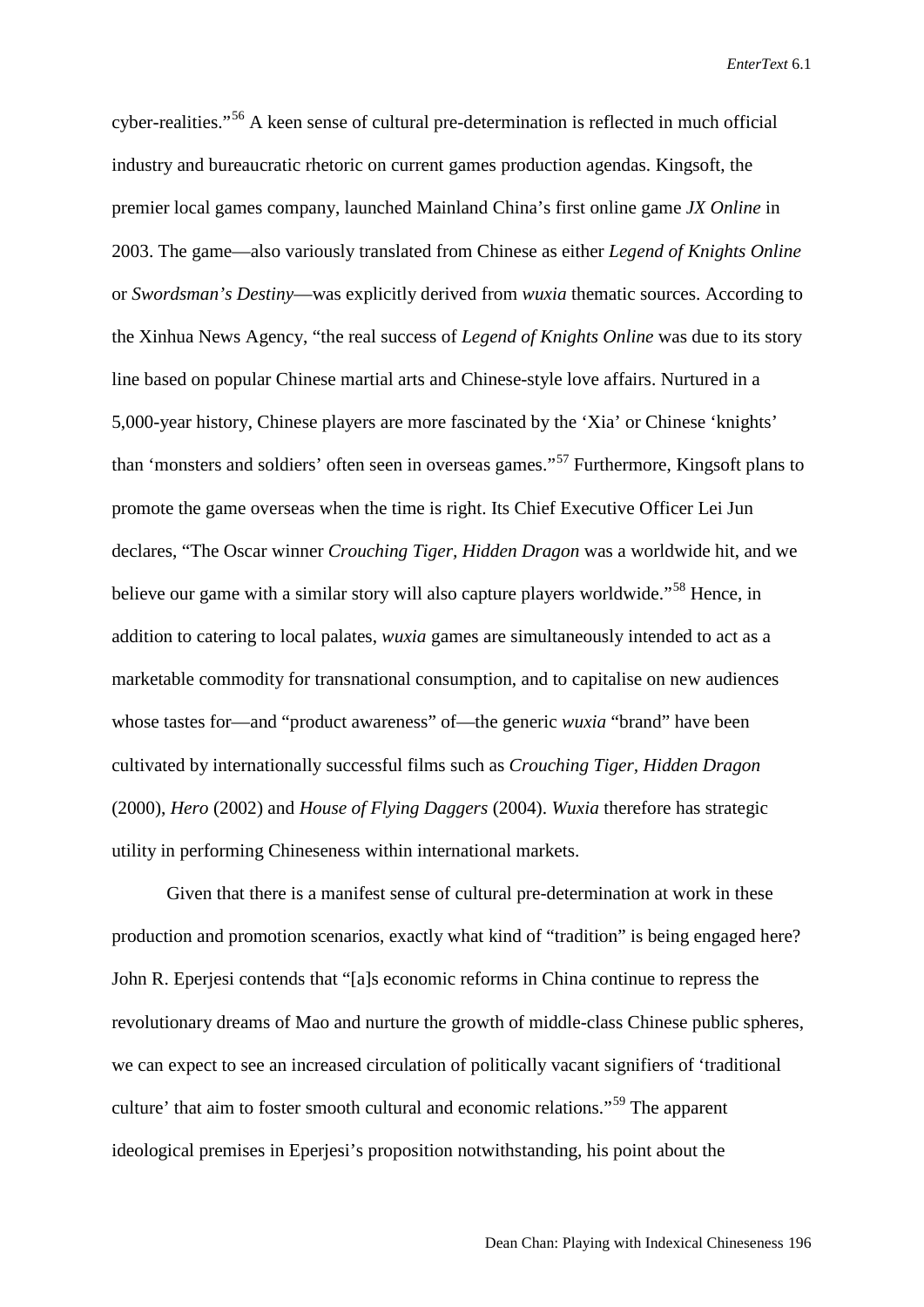commoditised circulation and function of "traditional culture" warrants further explication. Indeed, as Liu Shifa, a spokesperson for China's Ministry of Culture asserts, "[*Legend of Knights Online*] proves the charm of homemade online games, which have begun to serve as a catalyst for the rebirth of the whole information industry."[60](#page-18-46) So, on one level, *Legend of Knights Online* may be regarded as "a hybrid that engages with the tradition of the wuxia genre and with the process of cultural production at a specific historical moment in shaping a cultural identity."[61](#page-18-47) Yet, on another level, the game attests to the process whereby *wuxia* narratives are now proactively recuperated in China as a sign of indigeneity and fashioned into a marketable aesthetic.

These layered considerations are germane to any analysis of the significations of "traditional culture" in Asian-designed games, if only to contextualise potentially reductive essentialist and ontological truth-claims. Asian antiquity (imagined or otherwise) acts as a common reference point for in-game narratives, characters, and imagery in many East Asian MMORPGs. My discussion of *wuxia* digital games has endeavoured to map the constituencies and contingencies of this particular mode of cultural production.<sup>[62](#page-18-48)</sup> These games stage a performative articulation of legible difference, especially in their capacity to act as visibly different and localised cultural products that may be distinguished from other global cultural products. Antiquity acts as a trope of authentication and relative cultural difference. In this regard, Martial Arts MMORPGs offer an alternative modern counterpoint to Euro-American swords-and-sorcery fantasy paradigms for persistent world games. In invoking this reading of an "alternative" Asian modernity, I echo Aihwa Ong's use of the term "to denote not so much the difference in content from Western ones as the new selfconfident political re-envisioning of futures that challenge the fundamental assumption of inevitable Western domination."[63](#page-18-49) At the same time, the Chinese reclamation of *wuxia* as a veritable indigenous bulwark against the Korean Wave is suggestive of the complex intra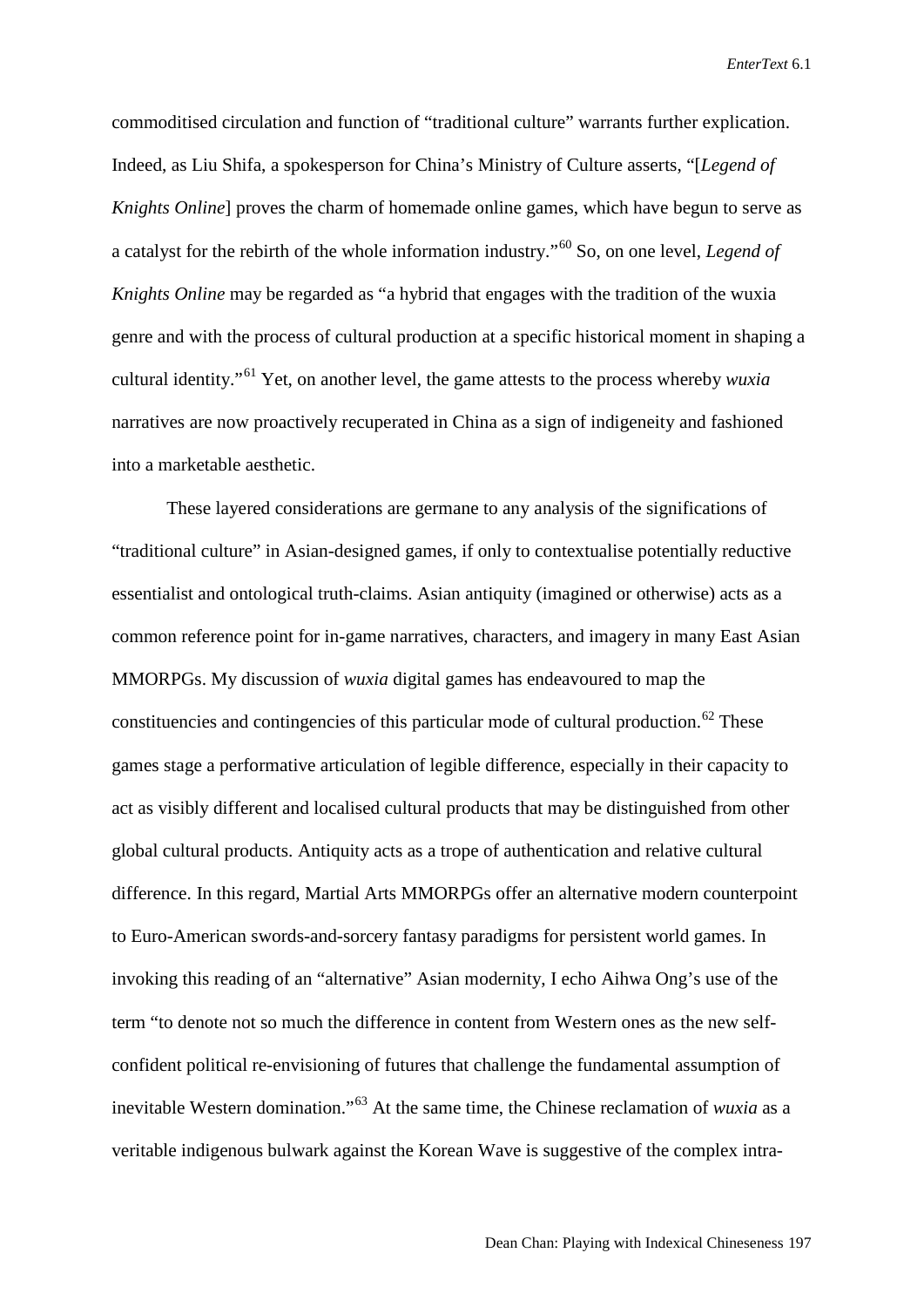Asian dynamics that are also at play, effectively complicating any simplistic understanding of these issues purely in terms of East-West cultural binarisms.

Xudong Zhang defines the present turn, where historical cultural elements are being reflexively recuperated and strategically reclaimed in Mainland China, as symptomatic of a form of Chinese postmodernism. In his words:

postmodernism in China, in its seemingly ahistorical affirmation of the new, maintains, not eliminates, a unique sense of time and history or, rather, a unique temporal and historical tension, so long as all these different layers of collective experiences and memories still persist in the 'status quo' of Chinese socialism. In other words, Chinese postmodernism… becomes a buffer against the more radical and universal claim of the absolute market as a negation of the historical experience of Chinese modernity. The fundamental irony of Chinese postmodernism lies in that, by bestowing the status quo with a cultural space, it becomes a way of living history and its contradictions, rather than consuming it out of existence.<sup>[64](#page-18-50)</sup>

Zhang's argument is instructive in accounting for what may be regarded as the productive ambivalence generated by such a cultural positioning. In this respect, digital *wuxia* games stand for an ambivalent contemporaneous mode of living history and its contradictions. An attendant critical appreciation of the affective investments inherent in this positioning equally needs to be retained. Accordingly, as Rey Chow notes elsewhere, "[t]he identification with an ethnic or 'national' history, and the pain and pleasure that this involves, cannot be understood simply in terms of 'nativism."<sup>[65](#page-18-51)</sup> I therefore borrow her words, by way of a conclusion, to stress that the forms of indexical Chineseness currently circulating within *wuxia* games networks are very much "part of the process of cross-cultural interpellation that is at work in the larger realm of modern history."[66](#page-18-52)

 <sup>1.</sup> The essays in this issue collectively offer a case in point. Other examples of recent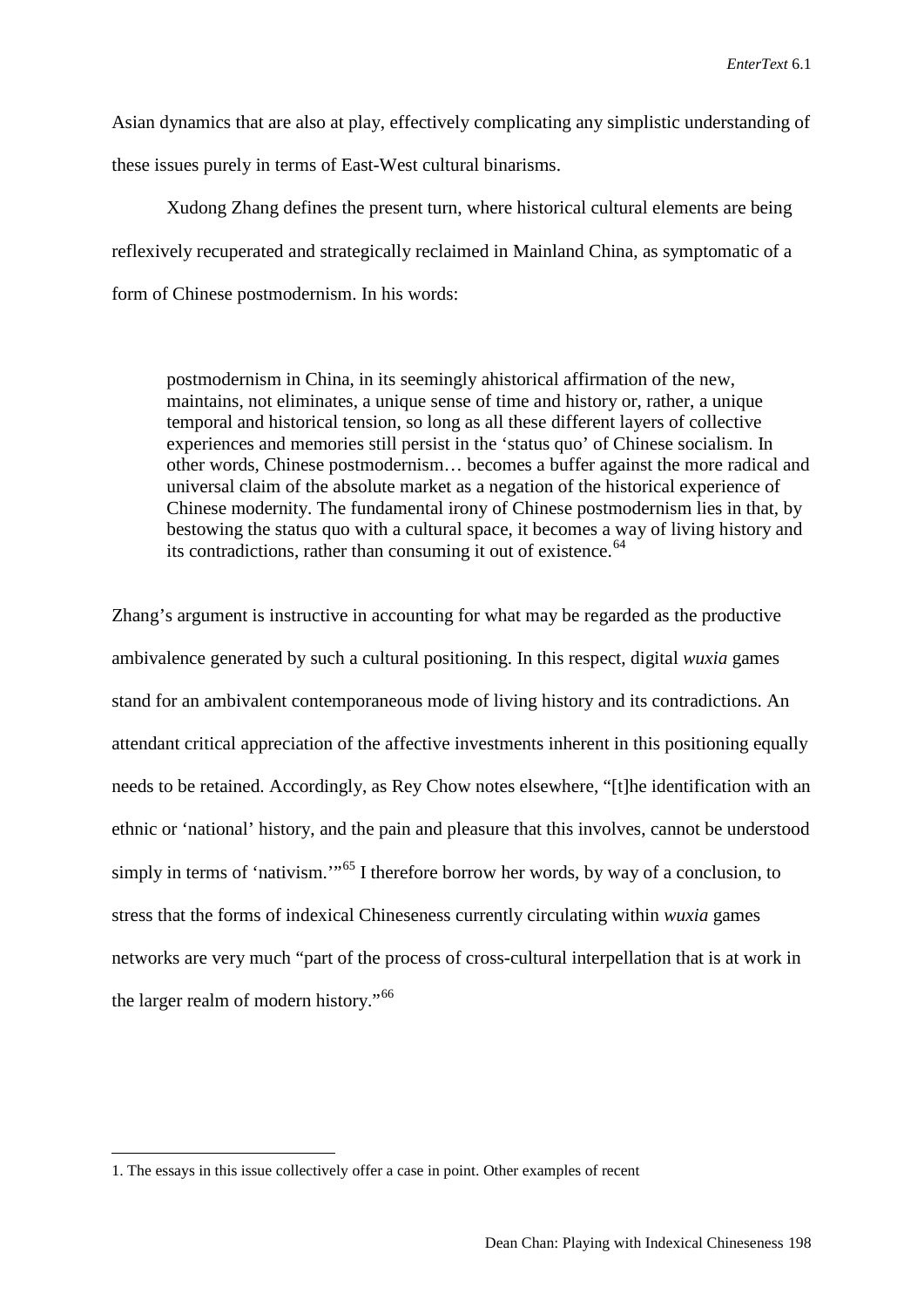international scholarship, particularly those that were generated in response to *Crouching Tiger, Hidden Dragon*, are referenced elsewhere in this essay.

<span id="page-17-1"></span>2. As a sign of its topical currency in transnational popular culture, *wuxia* has also impacted on game design practices elsewhere. For example, *wuxia* is featured overtly in North American games such as *Jade Empire*, and rather more subtly in the popular online game *World of Warcraft*. Comparable Japanese cultural paradigms have exerted similar transnational influence. The recent proliferation of Japanese horror films and survival horror games, for instance, has informed the design of games such as *F.E.A.R*. Nevertheless, the specific modalities of cross-cultural borrowings, interculturalism, and cultural hybridism in these game-texts warrant further analysis in a separate discussion.

3. Dai Jinhua, "Imagined Nostalgia" in Arif Dirlik and Xudong Zhang, eds., *Postmodernism and China* (Durham and London: Duke University Press, 2000), 206.

4. Ibid., 211.

 $\overline{a}$ 

5. Aihwa Ong, "Chinese Modernities: Narratives of Nation and of Capitalism" in Aihwa Ong and Donald M. Nonini, eds., *Ungrounded Empires: The Cultural Politics of Modern Chinese Transnationalism* (New York and London: Routledge, 1997), 194.

6. Ibid., 194-195.

7. Ibid., 195.

8. Ibid.

9. Aihwa Ong and Donald M. Nonini, "Towards a Cultural Politics of Diaspora and Transnationalism" in Aihwa Ong and Donald M. Nonini, eds., *Ungrounded Empires*, 327.

10. John R. Eperjesi, "*Crouching Tiger, Hidden Dragon*: Kung Fu Diplomacy and the Dream of Cultural China" (*Asian Studies Review* 28.1, March 2004), 30.

11. Ibid.

12. Alexandra Liu, "Flat Screens and Flying Fists: Martial Arts Gaming in Taiwan" (*Sinorama* 

*Magazine,* http://www.sinorama.com.tw/en/print\_issue.php3?id=2001109010032e.txt& mag=past), 2001.

13. See Overseas Chinese Affairs Commission (Taiwan), "Computer Games"

(http://edu.ocac.gov.tw/culture/chinese/cul\_kungfu/e/4-3.htm), c. 1999.

14. Ibid.

15. Ibid.

16. Cited in Liu.

17. Ibid.

18. Overseas Chinese Affairs Commission.

19. Ibid.

20. Lin Chieh-yu, "Gamers Find Their Thrills Online" (*Taipei Times,*

http://www.taipeitimes.com/News/feat/archives/2002/01/27/121697), January 27 2002.

21. Ibid.

22. Ibid.

23. For further discussion of the failed launch of *EverQuest* in China, see, for example, DFC

Intelligence, "The Game Business Comes to China"

(http://www.dfcint.com/game\_article/aug05article.html), August 16 2005.

24. Ibid.

25. Ibid.

26. Duncan Clark, "Online Gaming a Serious Business" *BDA China Limited*

(http://www.bdachina.com/content/zh/features/analyses/bb2002\_04\_23), April 23 2002.

27. Richard Aihoshi, "Massively Multiplayer Gaming in China, Part 1" *RPG Vault*

(http://rpgvault.ign.com/articles/523/523616p2.html), June 16 2004.

28. Ibid.

29. Quoted in Jessie Ho, "Staking a Gaming Claim" (*Taipei Times,* <http://www.taipeitimes.com/News/> biz/archives/2004/07/05/2003177804), July 5 2004.

30. Ibid.

31. Quoted in American Chamber of Commerce in Taipei, "Birth of a New Star?" (*Taiwan Business Topics*

35.7, http://www.amcham.com.tw/publication\_topics\_view.php?volume =35&vol\_num=7&topics\_id=646), 2005.

32. Ibid.

33. Curt Feldman, "China Backs Local Game Developers" (*GameSpot,*

http://www.gamespot.com/news/6111054.html), October 21 2004.

<span id="page-17-0"></span>34. China Media Intelligence, "Online Gaming: Can the Korean Tide Be Turned?" [\(http://www.eight](http://www.eight/) andeight.com/cmi/sample/MarketReport.htm), January 19 2004.